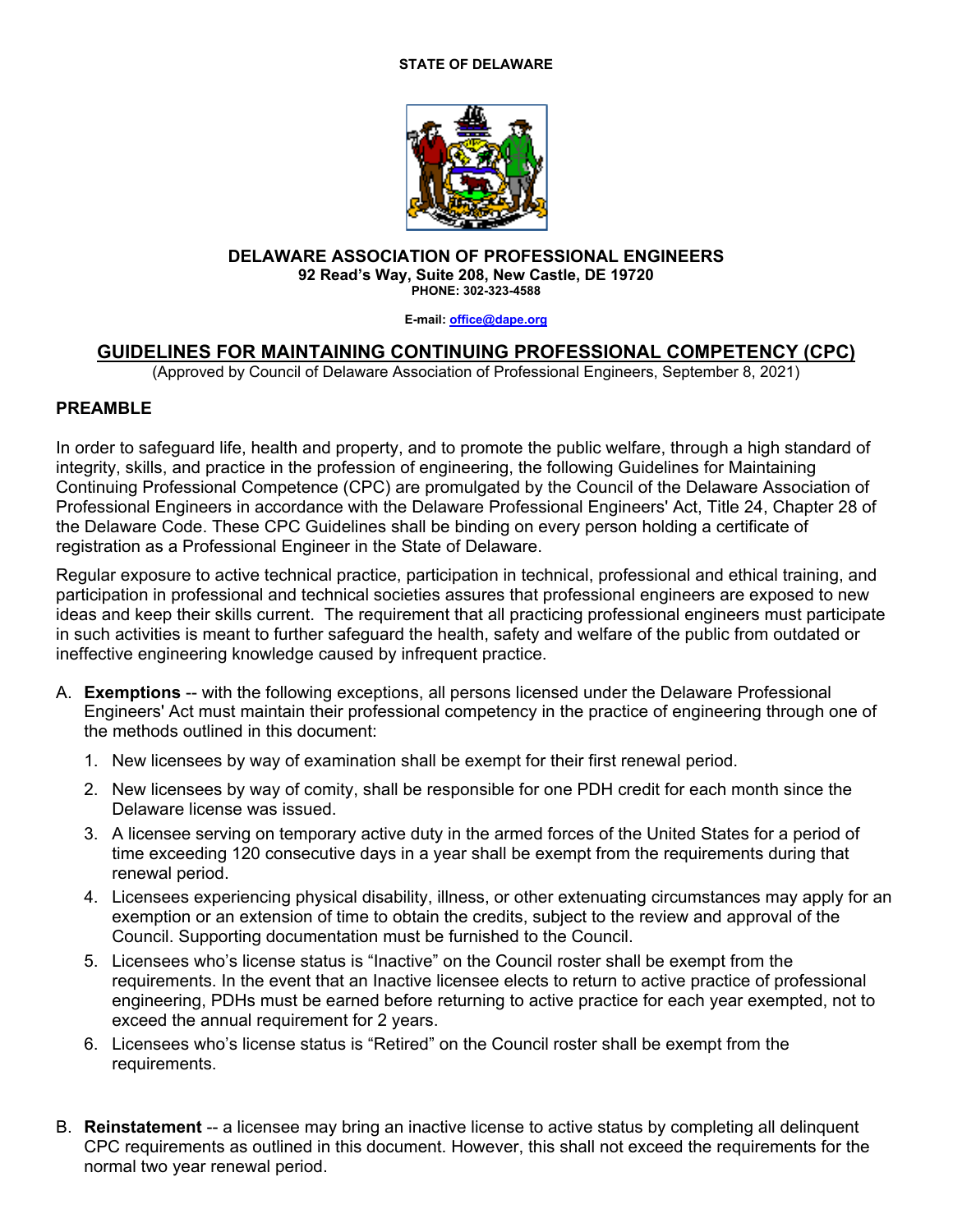- C. **Requirements for Renewal** -- to renew a license, an applicant must meet the requirements stated herein. The applicant must supply sufficient detail in the recordkeeping medium described below to permit audit verification and detail any backup documentation. The initial period for meeting the requirements described herein will be the first full renewal period following enactment of the associated revision of the law unless one is a first time licensee (see subsection A.1).
- D. **Definitions** -- terms used in this section are defined as follows:
	- 1. Professional Development Hour (PDH)—A contact hour (nominal) of instruction or presentation. The PDH is the common denominator for other units of credit.
	- 2. Continuing Education Unit (CEU)—Unit of credit customarily used for continuing education courses. One continuing education unit equals a one (1) credit hour class in an approved continuing education course; which equals 10 PDHs.
	- 3. College/Unit Semester/Quarter Hour—Credit for course in ABET-approved programs or other related college course approved in accordance with subsection E of this section.
	- 4. Qualified Course/Activity—any course, seminar or activity with a clear purpose and objective that will maintain, improve, or expand the skills and knowledge relevant to the professional practice of engineering. Regular duties are not considered qualified activities.
	- 5. Dual Licensee—A person who is licensed as both a professional engineer and a professional surveyor.
- E. **Requirements** -- every licensee is required to obtain the equivalent of 12 PDHs per year (or 24 PDHs obtained anytime during the renewal period.)

PDHs may be earned as follows:

- a. Successful completion of qualified college courses.
- b. Successful completion of qualified continuing education courses.
- c. Successful completion of qualified short courses/tutorials and distance-education courses offered through correspondence, television, DVDs, or the Internet.
- d. Attending qualifying seminars, in-house courses, workshops, or professional or technical presentations made at meetings, conventions, or conferences.
- e. Presenting, teaching or instructing in a through d above.
- f. Authoring published papers, articles, books, book chapters, or accepted licensing examination items.
- g. Active participation in professional or technical societies.
- h. Receipt of Patents.
- i. Active participation in educational outreach activities pertaining to professional licensure or the surveying/engineering professions which involve K–12 or higher education students.
- 1. Of the 24 PDHs earned during the biennial renewal period: no less than 2 PDH and no more than 6 PDH shall be related to professional ethics, and no more than 9 PDH shall be related to business or project management. The balance shall be related to the licensee's area of technical practice. For dual licensees in both engineering and surveying, up to 12 PDHs may be related to the technical practice of surveying.
- 2. No PDHs accrued during any biennial renewal period in excess of the 24 needed may be carried forward to satisfy requirements in any subsequent biennial renewal period.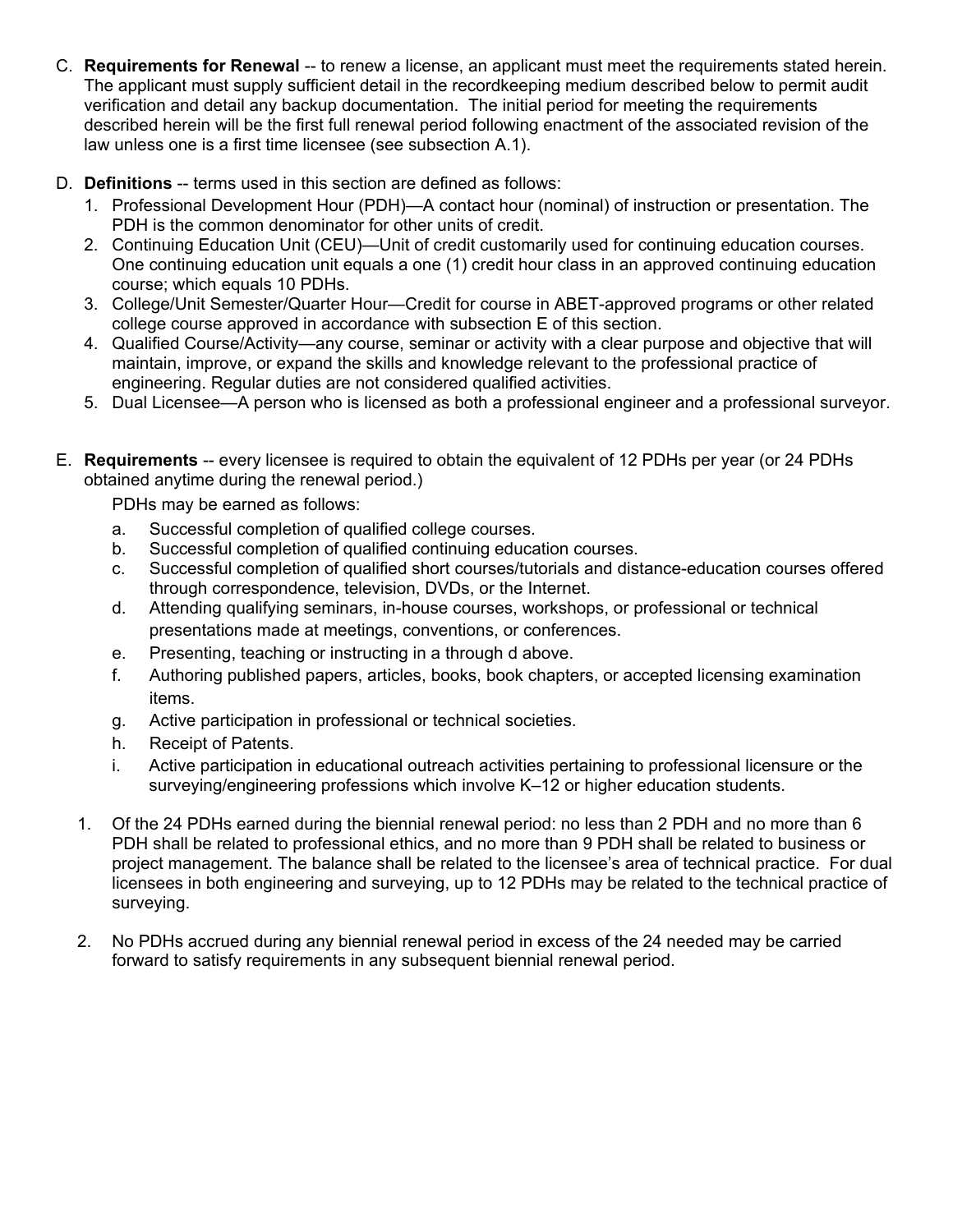| 3. |                                                                                                                                                                       | Units - the conversion of other units of credit to PDHs is as follows:                                                                                                                                                                                                                                                                                                                                                                                     |
|----|-----------------------------------------------------------------------------------------------------------------------------------------------------------------------|------------------------------------------------------------------------------------------------------------------------------------------------------------------------------------------------------------------------------------------------------------------------------------------------------------------------------------------------------------------------------------------------------------------------------------------------------------|
|    | a.                                                                                                                                                                    |                                                                                                                                                                                                                                                                                                                                                                                                                                                            |
|    | b.                                                                                                                                                                    |                                                                                                                                                                                                                                                                                                                                                                                                                                                            |
|    | C.                                                                                                                                                                    |                                                                                                                                                                                                                                                                                                                                                                                                                                                            |
|    | d.                                                                                                                                                                    | 1 hour of professional development in coursework, seminars, or professional                                                                                                                                                                                                                                                                                                                                                                                |
|    | е.                                                                                                                                                                    | or technical presentations made at meetings, conventions, or conferences 1 PDH<br>For teaching in a through d above, apply multiple of 2. Teaching credit is valid for the first offering<br>or presentation or subsequent substantial revisions made to maintain the relevance and currency<br>of the offering (qualifying subsequent offerings apply a multiple of 1. Full-time faculty may not<br>claim teaching credit associated with regular duties. |
|    | $f_{\cdot}$                                                                                                                                                           | <b>Publications</b>                                                                                                                                                                                                                                                                                                                                                                                                                                        |
|    |                                                                                                                                                                       | • Each published peer-reviewed paper, book, or book chapter                                                                                                                                                                                                                                                                                                                                                                                                |
|    |                                                                                                                                                                       | • Each published paper or article in the licensee's area of professional practice 5 PDHs                                                                                                                                                                                                                                                                                                                                                                   |
|    | g.                                                                                                                                                                    | Peer review of technical or professional papers, articles, books or book chapters<br>submitted for publication or technical proposals for research submitted for funding  2 PDHs                                                                                                                                                                                                                                                                           |
|    | h.                                                                                                                                                                    | Active participation in a professional or technical society and/or subcommittee thereof – subject to                                                                                                                                                                                                                                                                                                                                                       |
|    | i.                                                                                                                                                                    |                                                                                                                                                                                                                                                                                                                                                                                                                                                            |
|    | j.                                                                                                                                                                    | 1 hour of outreach activities (as described in 2i above)1 PDH (not to exceed 4 PDHs/year)                                                                                                                                                                                                                                                                                                                                                                  |
| 4. | Determination of Credit - the Council has final authority with respect to approval of courses, credit, PDH<br>value for courses, and other methods of earning credit. |                                                                                                                                                                                                                                                                                                                                                                                                                                                            |
|    | a.                                                                                                                                                                    | Credit for college or community college approved courses will be based upon course credit<br>established by the college.                                                                                                                                                                                                                                                                                                                                   |
|    | b.                                                                                                                                                                    | Credit for qualifying seminars and workshops will be based on 1 PDH for each hour of attendance.                                                                                                                                                                                                                                                                                                                                                           |
|    | C.                                                                                                                                                                    | Attendance at qualifying programs presented at professional and/or technical society meetings will<br>earn PDHs for the actual time of each program.                                                                                                                                                                                                                                                                                                       |
|    | d.                                                                                                                                                                    | Credit determination for activities in subsections 3.f, 3.g, and 3.i is the responsibility of the                                                                                                                                                                                                                                                                                                                                                          |

- d. Credit determination for activities in subsections 3.f , 3.g, and 3.i is the responsibility of the licensee (subject to review as required by the Council).
- e. Credit for activity in subsection 3.h, active participation in professional and technical society or distinct subcommittee with a technical charge is limited to 3 PDHs per year per committee seat, with a maximum of 6 PDH per organization per year. In order to qualify, a licensee must serve as an officer and/or actively participate in a committee of the organization. PDHs are not earned until the end of each year of service is completed.
- F. **Recordkeeping** -- the licensee is responsible for maintaining records to be used to support credits claimed. Records required include, but are not limited to;
	- 1. A log showing the type of activity claimed (business, technical or ethics), sponsoring organization, title or topic of course/seminar, location, date and time, and PDHs earned. A log alone is insufficient – it is a summary document only and does not provide proof of attendance or participation.
	- 2. Attendance verification records in the form of completion certificates or other documents supporting evidence of attendance. These records must include sponsoring organization, topic or title of course/seminar, location, date and time of event, duration, instructor's or speaker's name, and PDHs earned. Conference/event programs and receipts are not sufficient as proof of attendance.
	- 3. Summary description of courses taught & updated, publications and patents, professional and technical society and outreach activities shall be provided in sufficient detail to allow evaluation by the Council for the PDHs claimed.

Licensees shall retain their CPC records for a minimum of three years.

Council, or through appointed Committee, will conduct a random biennial audit which may require up to 5% of the licensees involved to produce evidence of their CPC activities. In addition, such documentation may be required if a complaint is lodged against a licensee. If the records of any audited licensee indicate a deficiency in CPC activities or are not of sufficient quality to support the claimed PDHs, that licensee will be